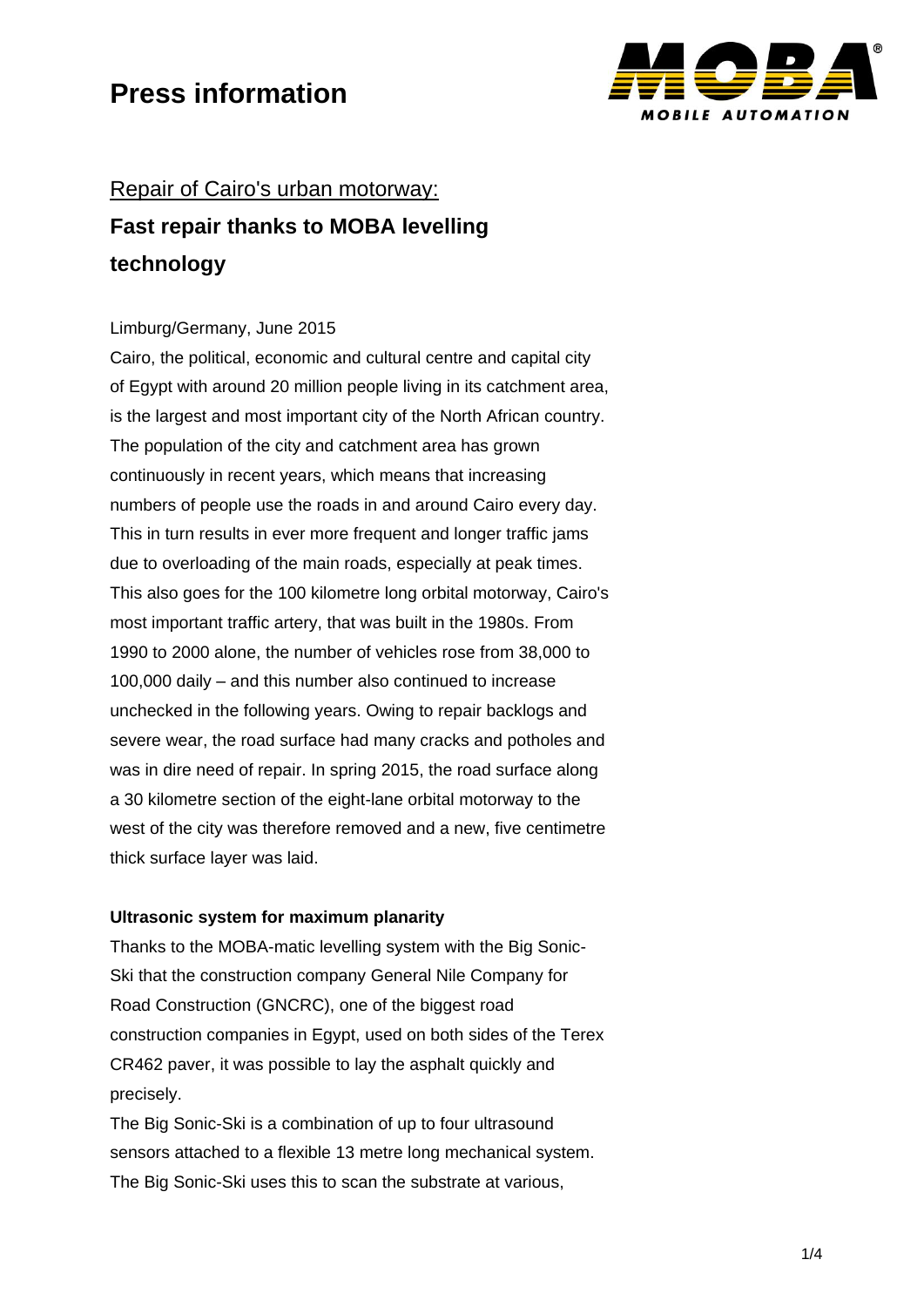

widely spaced points. Each Sonic-Ski emits five beams for height measurement. The measurement values with the greatest deviations are discarded in order to rule out false measurements caused by, for example, stones lying on the reference. The sensor derives an average value from the remaining measurements. With the Big Sonic-Ski, which combines three or four sensors, all of the sensors send their measurement values to the MOBA-matic. The MOBA-matic calculates an average value so that even long sections of unevenness can be detected and smoothed out during asphalting by means of automatic adjustment of the screed.

#### **Big Sonic-Ski ensures fast and exact asphalt paving**

With this solution, it was possible to avoid complete closure of the motorway and to complete the repair work quickly. And because the pavers only worked during the night, the effect on the traffic was minimised so that no additional traffic jams were caused. The use of the ultrasound system that operates without a reference was the best possible solution because the milled-off surface was extremely uneven and had many milling cavities. "With the Big Sonic-Ski, it was possible to smooth out the unevenness without problem and to lay an extremely level and uniform asphalt surface", explains Mohamed Saaied, Head of Technical Sector GNCRC.

Without a levelling system, this reference unevenness would have been copied – the new road would then be quickly damaged again because unevenness not only reduces driving comfort, it also increases susceptibility to potholes and cracks.

The only possible alternative to the Big Sonic-Ski would have been to use a levelling system in combination with a string line as reference because the kerbstone had too many holes and was too uneven to be used as a reference. Furthermore, surveying using a string line would not only have been expensive and more time-consuming, it would also have made it necessary to close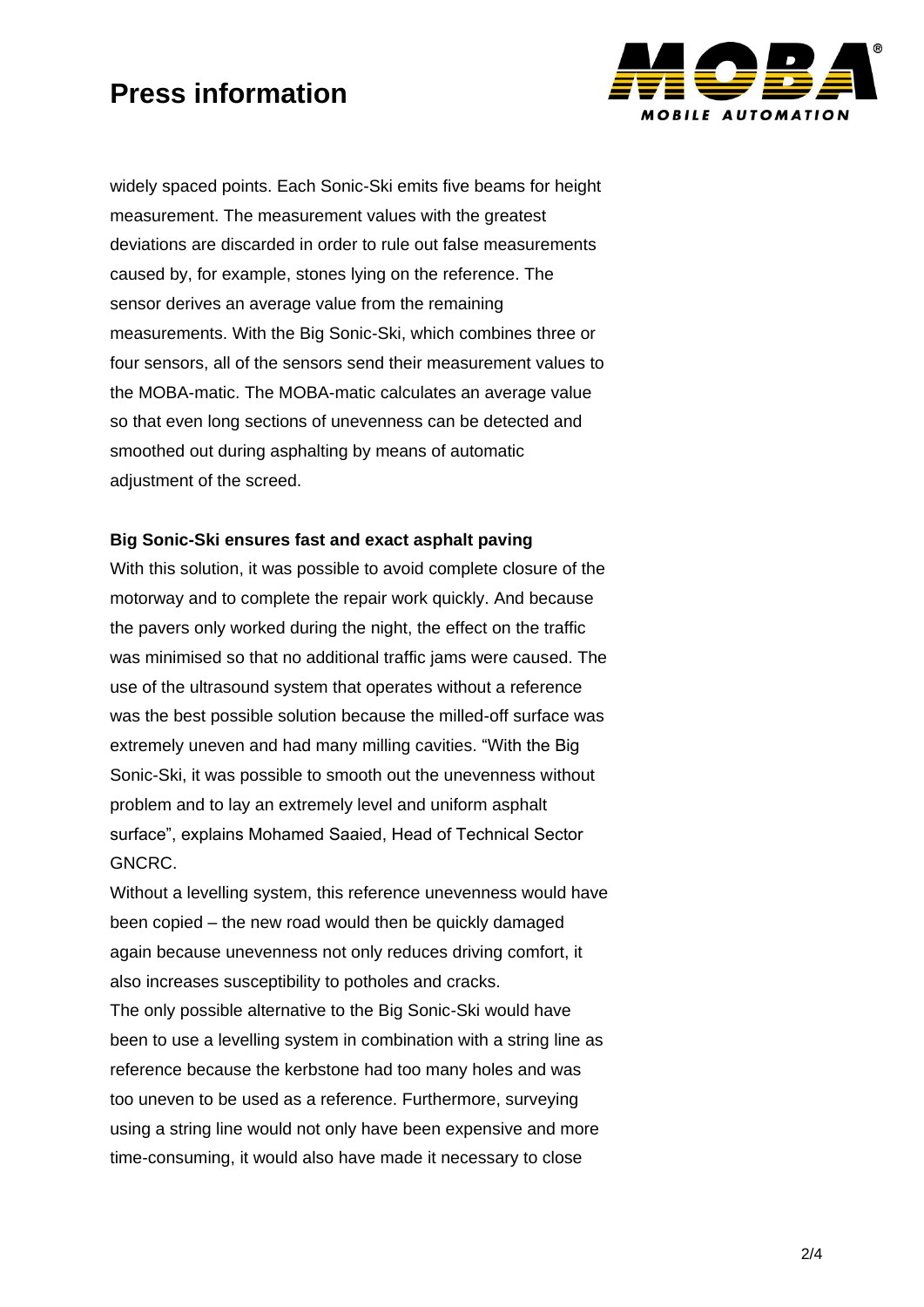

the road, which in view of the traffic situation was impossible. This is why the customer opted for the MOBA levelling system MOBAmatic with the Big Sonic-Ski.

"We extremely pleased with the accuracy of the system and that the system is so easy to use", states Mohamed Saaied. And the Big Sonic-Ski provided an added bonus: The safety lamps, which are required for work at night, could be easily mounted on the mechanical system.

Hafez Abdelmoamen, chairman GNCRC: "We are not only one of the biggest road construction companies, but also one of the pioneers in using new technologies in this sector. That is how we can get the best results in road construction".

"In Egypt, the use of new technologies is, as it were, still in its infancy. Such projects are important as they demonstrate the benefits – and these benefits are not only evident in the perfect road surface but are also illustrated by the fact that savings in time and material were achieved. And that it was possible to use the machine more quickly for other projects", reports Hesham Farghaly, managing director of Egytitans Engineering, MOBA partner in Egypt that supervised equipment of the machinery. The company based in Maadi, near Cairo, specialises in the marketing and installation of machine control systems for road construction.

#### **About MOBA**

With more than 40 years of experience in the development and manufacture of measurement and control technology, identification and weighing systems for construction machines and waste disposal vehicles, MOBA is a globally recognised expert in the field of mobile automation. MOBA is one of the leading system specialists and OEM partners in the industry. With headquarters in Limburg, branch offices in Dresden, Langenlonsheim and Merenberg, eleven subsidiaries and equity stakes in local enterprises, and an extensive international dealer network, MOBA has a presence in all important growth markets.